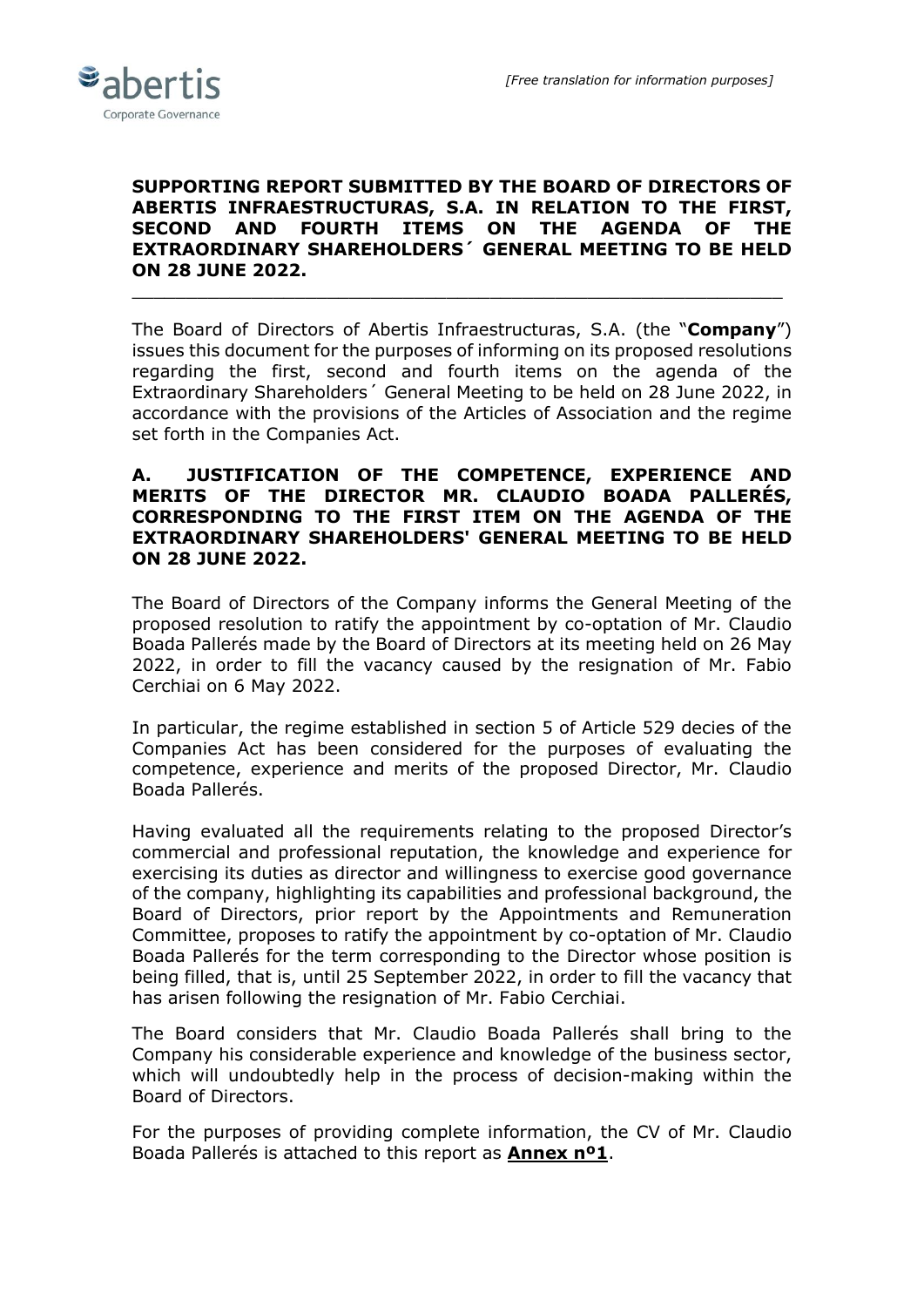

## **B. JUSTIFICATION OF THE PROPOSED AMENDMENT OF THE ARTICLES OF ASSOCIATION FOR THE INCLUSION OF A SECOND ADDITIONAL DISPOSITION, REFERRED TO IN ITEM TWO OF THE AGENDA OF THE EXTRAORDINARY SHAREHOLDERS' GENERAL MEETING TO BE HELD ON 28 JUNE 2022.**

Pursuant to the provisions of Article 286 of the Companies Act, which requires Directors to draw up an explanatory report on the proposal to amend the Articles of Association to be submitted to the Shareholders' General Meeting, the Board of Directors proposes to the Shareholders' General Meeting for approval under item two of the agenda, the amendment to the Articles of Association consisting in exceptionally reducing the term of office of the Directors appointed by the Extraordinary Shareholders' General Meeting to be held in June 2022.

This amendment aims to adapt the Company's governance to that of its significant shareholders, without altering in the future the ordinary term of office of three years established in Article 22 of the Company's Articles of Association.

Thus, it is deemed appropriate to propose to the Shareholders' General Meeting the inclusion of the following additional disposition to the Articles of Association: "Second Additional Disposition to the Articles of Association".

# **Proposal for the wording of the Second Additional Disposition to the Articles of Association:**

# *"Second Additional Disposition to the Articles of Association.*

*Regardless of the provisions foreseen on Article 22 and exceptionally for the appointments agreed in the Extraordinary General Meeting held in June 2022, the term for which directors may be appointed shall be one (1) year and, in any case, shall expire on the day on which the Ordinary General Meeting is held in 2023".*

## **C. JUSTIFICATION FOR THE APPOINTMENT OF FOUR NEW DIRECTORS REFERRED TO IN ITEM FOUR OF THE AGENDA OF THE EXTRAORDINARY SHAREHOLDERS' GENERAL MEETING TO BE HELD ON 28 JUNE 2022.**

In accordance with the provisions of Article 21 of the Company's Articles of Association, the Board of Directors of the Company shall consist of five or nine members, and the number of members shall be determined by the Shareholders' General Meeting. Therefore, in the event that the General Meeting approves the proposed resolution corresponding to the third item on the agenda, that is, to set the number of members of the Company's Board of Directors at nine, it would be necessary to appoint four new Board Members. These appointments have been included as item four on the agenda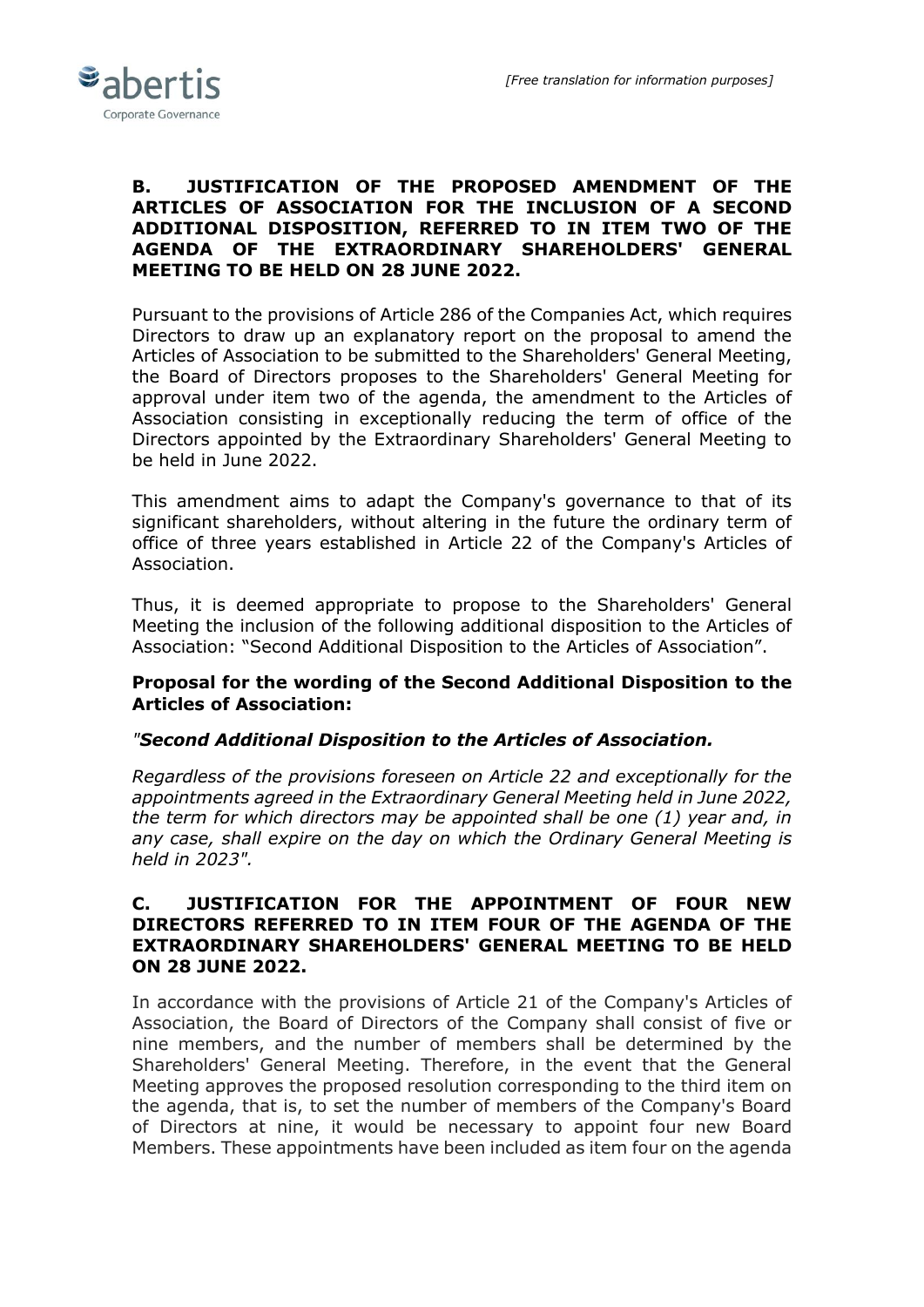

of the Extraordinary Shareholders' General Meeting to be held on 28 June 2022.

It is expressly stated that the identity of the four new Directors is not known to the Board at the time of issuance of this report, as they are in the process of being selected. Once the Board has identified the new Directors, it will issue the respective report on the suitability of each candidate, evaluating their skills, experience and merits, in accordance with the provisions of article 529 decies of the Companies Act, which will be made available to the shareholders for their information.

In Madrid, on 27 May 2022.